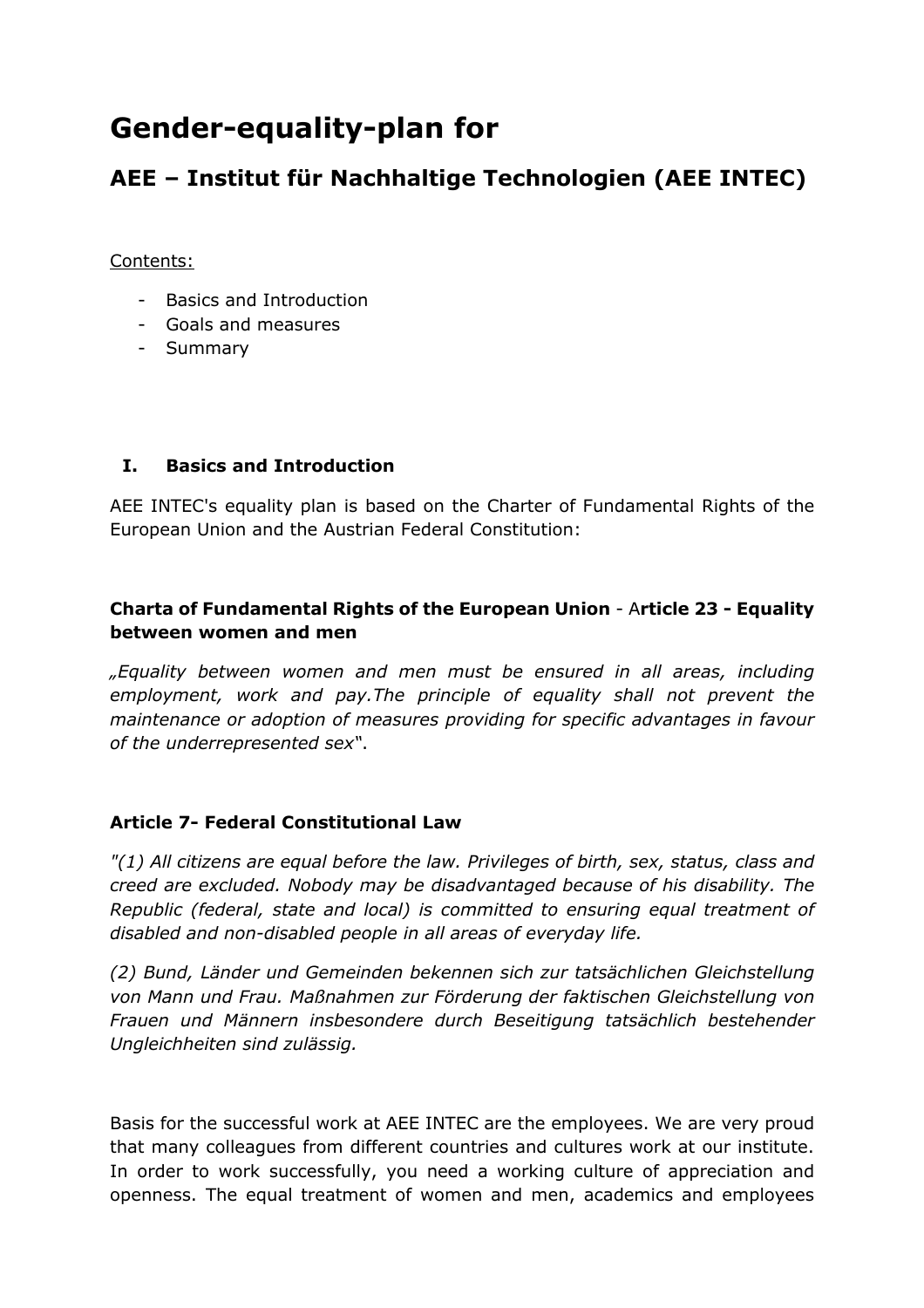with an apprenticeship diploma, Austrians and international colleagues, etc. is one of the foundations of a successful research institution. We pay particular attention to preventing income differences between women and men and to reconciling work and family.

#### **II. Goals an measures**

The aim of the equality plan for AEE INTEC is to increase the proportion of women in research and to create fair conditions for all employees. The work of our institute should also motivate young people to get involved in the technical and scientific fields and to find their professional future here. In particular, we want to convey to young scientists what chances and possibilities our topics offer to be successful and at the same time to work for the future of our planet and the next generations.

#### **Measures within the framework of the equality plan for AEE INTEC**

The first step in achieving the goals of the equality plan is a comprehensive personnel structure analysis. It is about taking stock of the employees, the measures for recruiting personnel and personnel training and further education. All data is evaluated separately according to men and women, different management levels and other employees.

The results of the personnel structure analysis are presented in an area (Wiki) accessible to all employees of AEE INTEC. Direct measures to achieve the goals are assigned to the individual evaluations.

#### **Structure of employee**

(1) Evaluation of the total number of employees, breakdown between women and men, full-time and part-time as well as any other criteria such as training, etc.

(2) Evaluation of figures on hierarchical levels and employment groups. Documentation of the employment structure development according to women and men at the institute.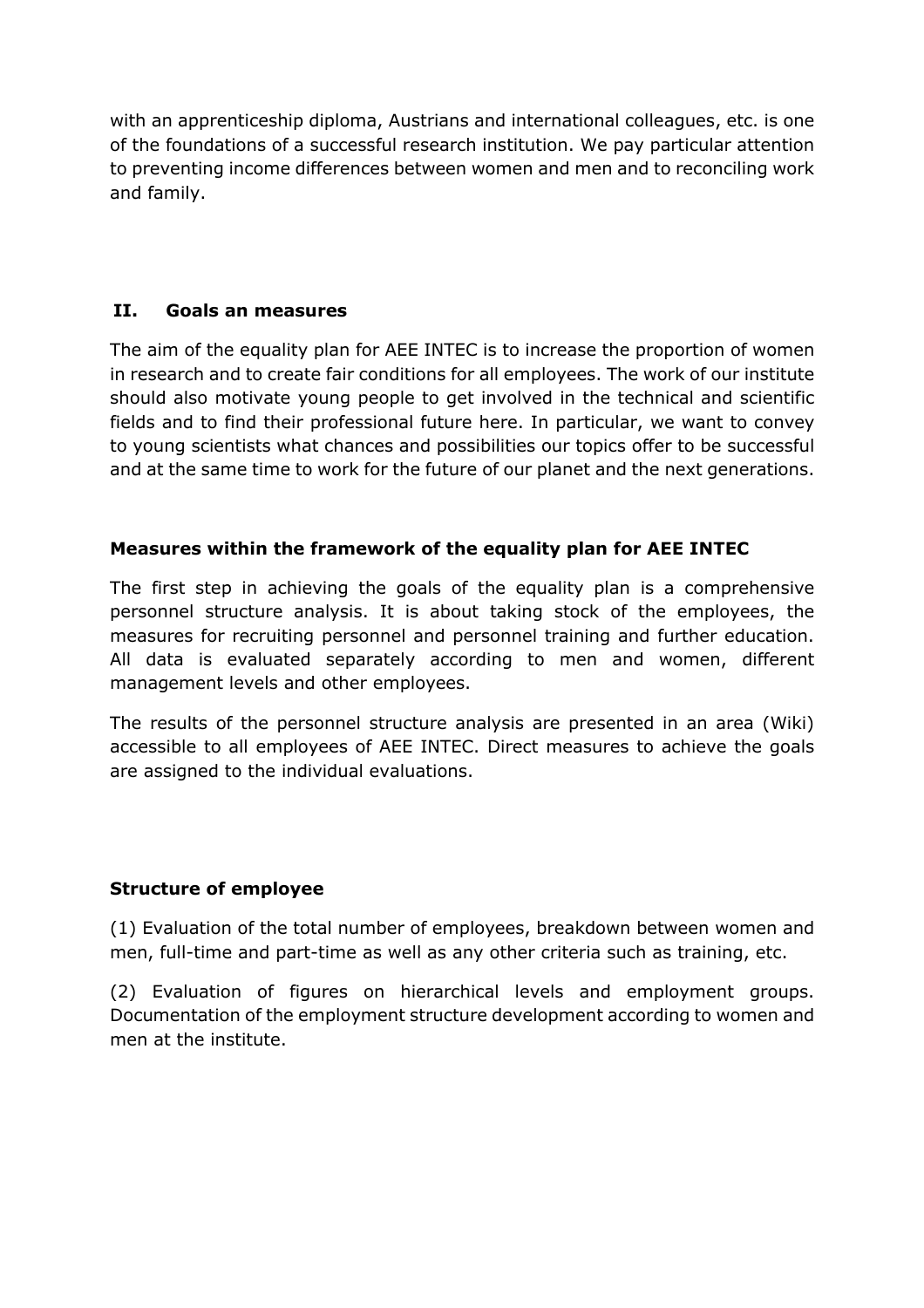#### **Recruitment and training** - The main topics of this section are

(1) Application and appointment - ratio of female applicants to hiring of female colleagues

(2) Training and further education - Elaboration and documentation of the number of participations in training and further education by male and female employees

(3) Career development of women and men - evaluation of the proportion of women according to job descriptions (project staff, project managers, group leaders and department heads)

At the same time, however, we are also securing the future of our junior staff and for energy and resource research in Europe. Based on the data collected, measures for improvement are developed by the gender officers and the decision-making bodies. The measures are implemented by suitable employees of AEE INTEC.

#### **Professional development** - The main topics of this section are

(1) Management - Increasing the proportion of women in the management levels of AEE INTEC (group leaders, department heads, managing directors) is a general goal at the institute.

(2) Part-time management – In general, the desire to work part-time is increasing. Appropriate measures are needed to get part-time employees into managerial positions. Developing this and removing any obstacles is a goal of the equality plan at AEE INTEC.

(3) Women in managerial positions - Women are more likely to want to work parttime than men. In order to give them the opportunity to get into management positions, measures are to be developed to remove any obstacles to this.

(4) Family-friendly work – compatibility of work, family and private life – The compatibility of work and family should be improved by taking parental leave for men and women. Measures that have already been taken are "dad's month", father's leave, "parental part-time work" and "flexible working hours through flextime and part-time employment".

(4) Development talks - Once a year, a talk is held with the employees about the quality criteria in accordance with the collective agreement for non-university research. Also once a year there is a discussion with the respective supervisor about qualification opportunities and joint development plans.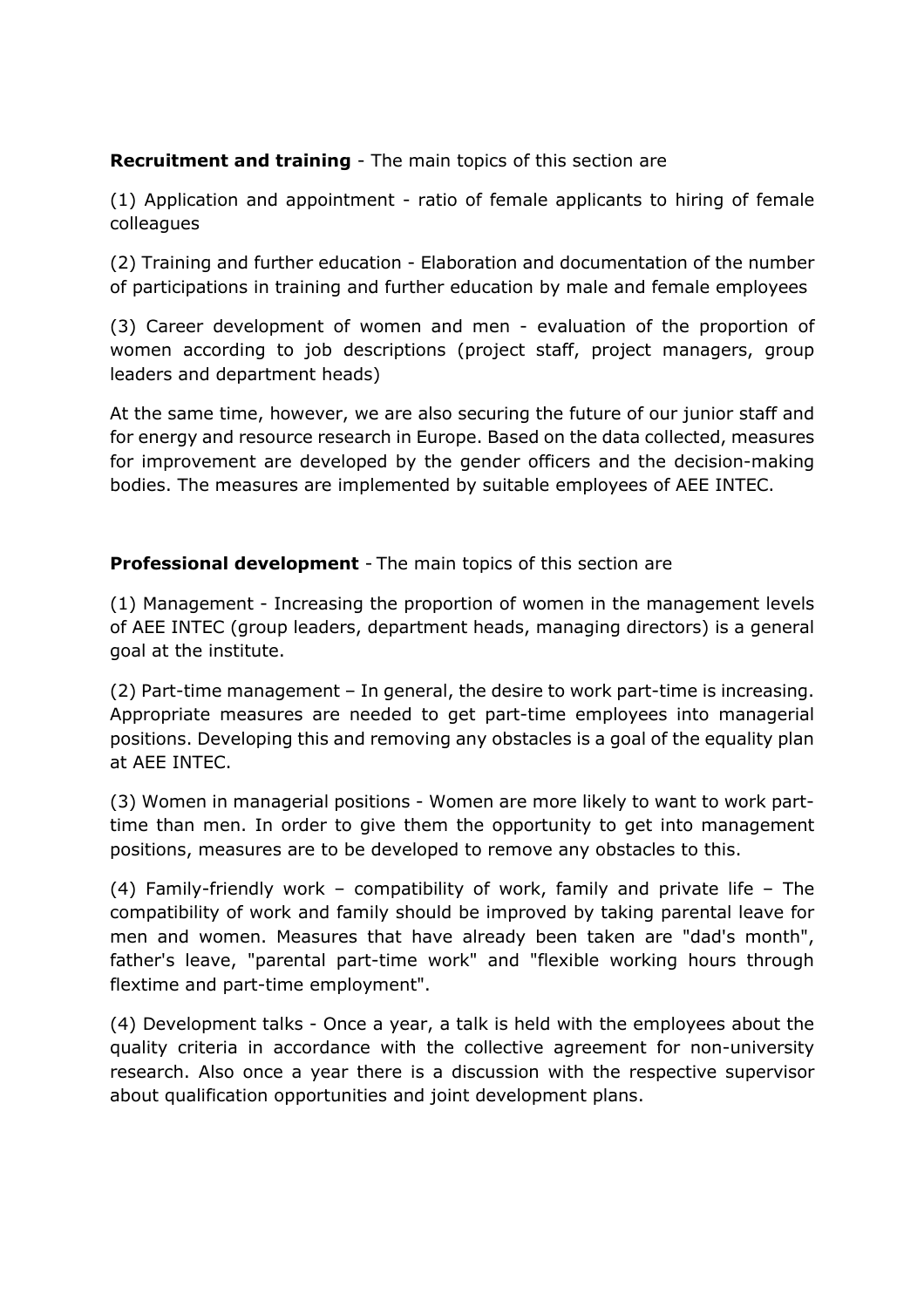#### **Forms of work and working hours** - The main topics of this section are

(1) Full-time: Documentation of full-time employment (38.5 hours/week) for women and men.

(2) Part-time: Documentation of employment relationships under full-time (less than 38.5 hours/week) for women and men.

(3) Telework: By equipping all scientific employees with laptops and appropriate software for telework, it is also possible to make working hours more flexible. The introduction of one home office day per week for all full-time employees and 2 days per month for all part-time employees has led to a fundamentally balanced relationship between the necessary communication and exchange in scientific work and flexible working hours.

#### **Gender officers and decision-making bodies**

The equal treatment of women and men as well as the development of measures to achieve and further develop the gender goals at AEE INTEC is the task of the management and board of AEE INTEC. In cooperation with the employee representatives on the board, the management develops a catalog of measures and implements the measures together with suitable employees of AEE INTEC. If necessary, working groups can also be set up, with care being taken to ensure that there is an equal distribution of women and men and from all organizational levels. At AEE INTEC, both the management and the employee representatives on the board act as contact persons for gender issues.